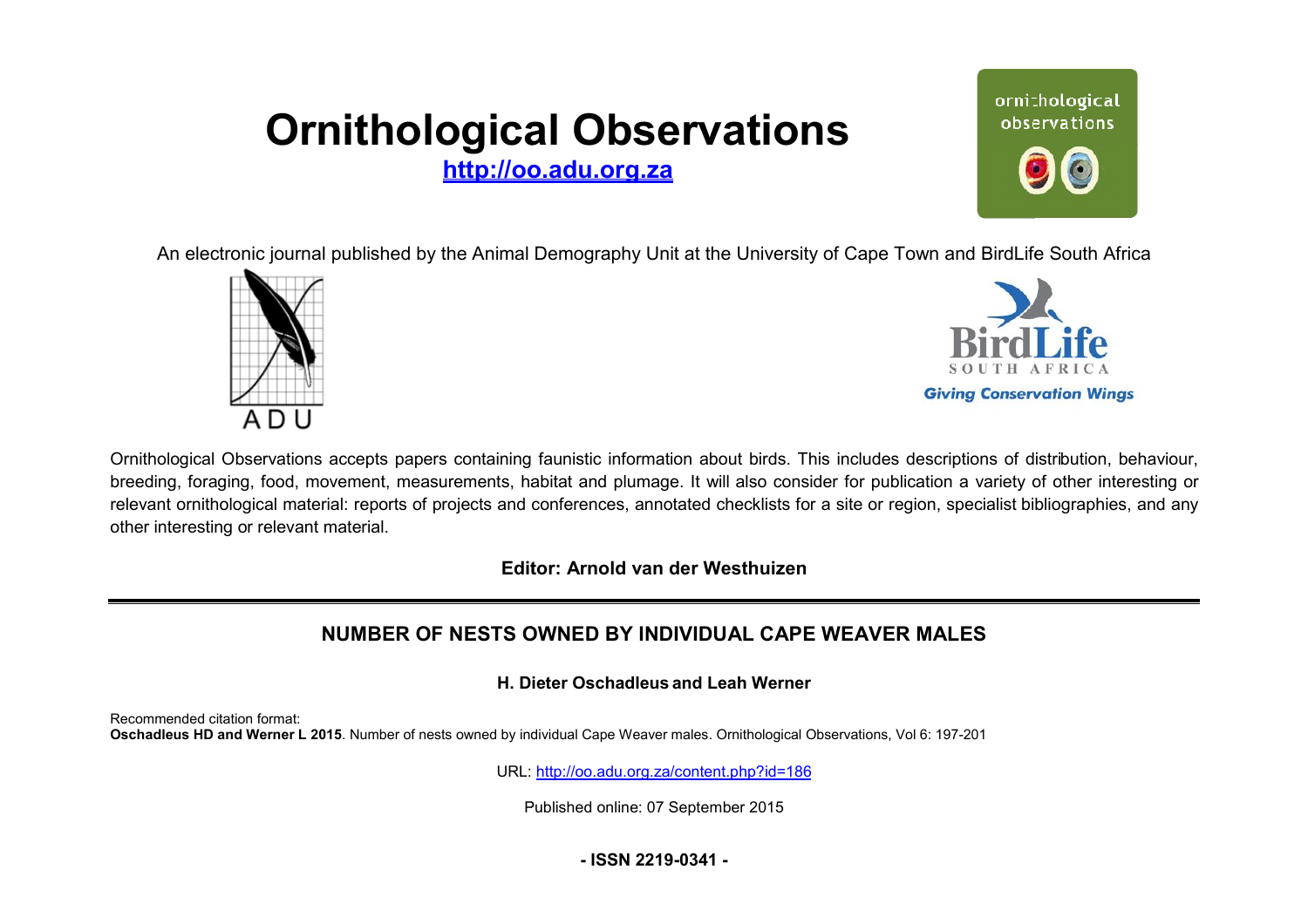

# **NUMBER OF NESTS OWNED BY INDIVIDUAL CAPE D WEAVER MALES**

*H. Dieter Oschadleus 1\* and Leah Werner <sup>2</sup>*

<sup>1</sup> Animal Demography Unit, University of Cape Town, Rondebosch, 7700 <sup>2</sup> University of Maryland, College Park, United States

\* Corresponding author: [doschadleus@gmail.com](mailto:doschadleus@gmail.com)

*PHOtos of Weaver Nests (PHOWN) is a Virtual Museum, citizen science project of the Animal Demography Unit, to collect and monitor breeding distributions and colony sizes of weaver birds globally. This is the fourth paper in a series of exciting nnew results from PHOWN, the previous three being Oschadleus (2014, 2015, et ,al. 2015).* 

- - - - - - - - - -

**Introduction**

In this study we estimate the number of nests owned by male Cape Weavers *Ploceus capensis* on a single day. This is important because more nests present in a colony results in a higher number of nests accepted by females, as has been shown in Village Weavers Ploceus cucullatus (Camara-Smeets 1982) and Southern Red Bishops *Euplectes orix* (Lawes et al. 2002).

The Cape Weaver, a near endemic to South Africa, is colonial and polygynous, attracting up to eight females per male in a breeding season (Elliott 1973). The breeding season of the Cape Weaver is from June to December in the winter-rainfall region of the Western Cape. Cape Weavers prefer trees, and also use reeds as nesting sites. Colonies consist of a single male or, more often, 2-20 males (Hockey *et al.* 2005). Individual males build multiple nests consecutively within a small territory in a colony to attempt to attract several females and thus increase their reproductive success (Elliott 1973). Males demolish selected nests that were not used for breeding or where breeding is finished (successfully or not), to make space for new nests because females of polygynous weaver species typically only accept green nests (Collias and Victoria 1978). Thus a male may build up to about 30 nests in a season (Elliott 1973) but only a few are present on any day.

#### **Methods**

Observations were conducted at four colonies in Pinelands, Cape Town, South Africa, from 19 June to 5 August 2013. A fifth colony with one male was found on 28 June, and included in the study from 3 July. The four main colonies are well established and were known since at least 2005 (Oschadleus 2006), with colony "Plane" being found as early as 1999 (HDO, pers. obs.). e females of polygynous weaver species<br>nests (Collias and Victoria 1978). Thus a<br>i 30 nests in a season (Elliott 1973) but<br>y day.<br>ed at four colonies in Pinelands, Cape<br>9 June to 5 August 2013. A fifth colony<br>28 June, and

The study was conducted in the early part of the breeding season for this species. Colonies were in trees on pavements between roads and gardens, and these provided a range of colony sizes. The colonies were in gum *Eucalyptus*, plane *Platanus* , and stone pine Pinus pinea trees. Two colonies included nearby sub-colonies, within 20 m of the larger colony, and these were treated as single colonies.

The colonies were visited every 4.4+-4.9 days by LW, with observation periods of 20−60 minutes duration per colony. During observations, total nests were counted. The nests were plotted on a sheet of paper and males were observed to see which nests they spent time at (building, displaying, hanging). This allowed groups of nests to be assigned to the territories of individual males. Males in full breeding plumage were observed (immature males are often rry 4.4+-4.9<br>nutes duration<br>unted. The n<br>observed to<br>, hanging). 1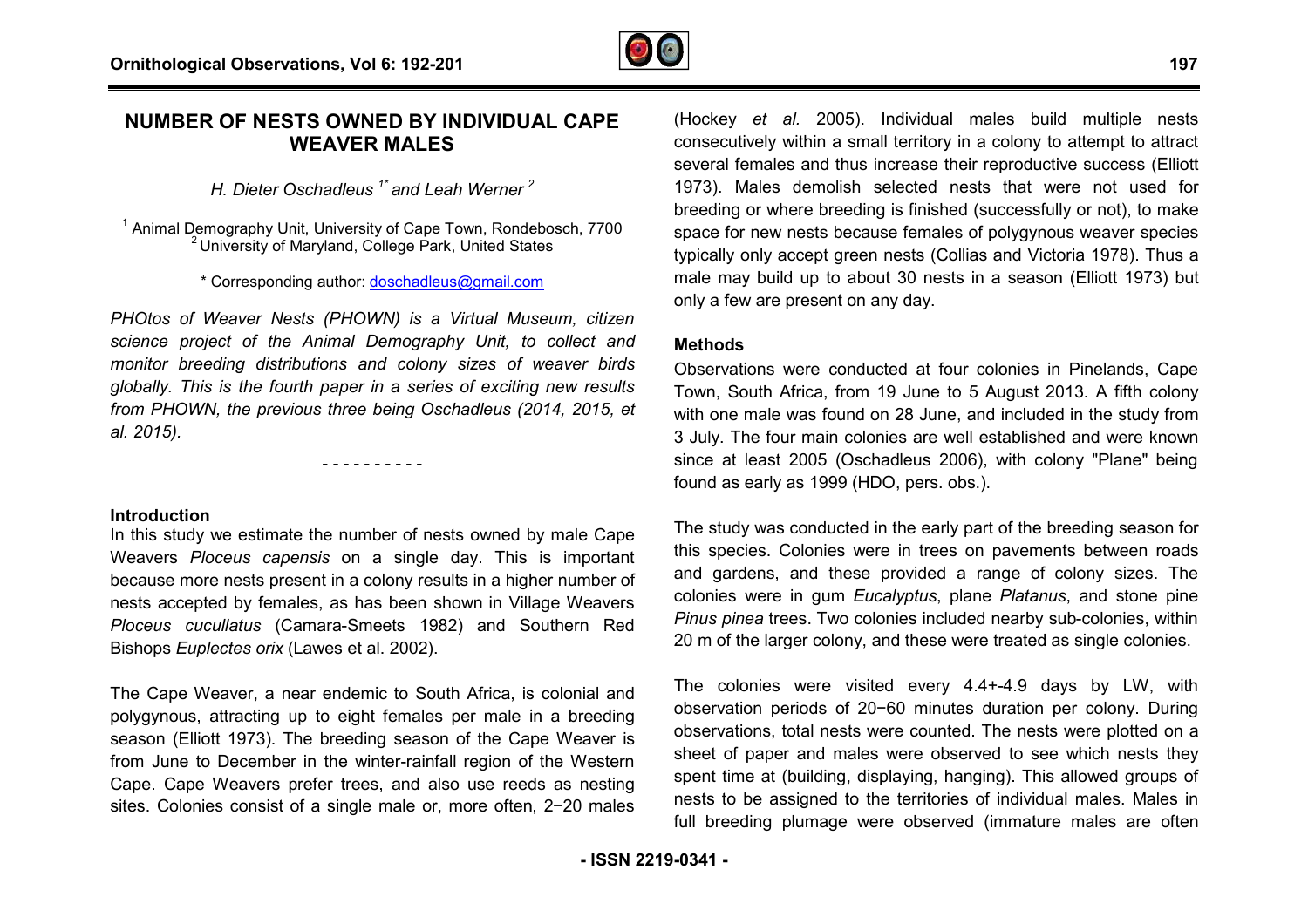





present in colonies but were not observed in this study). Nests per male were counted directly and calculated as total nests in colony / number of males in colony. Colony records are archived in PHOWN.

### **Results**

number of males in colony. Colony records are archived in PHOWN.<br>**Results**<br>Colony size varied widely, from an average of 6.7 nests in "Rhone"| colony to 58.1 nests in "Rust" (Fig 1,3,4). Through the study period, three of the five colonies showed small fluctuations around the average number of nests. Colony "Plane" showed an initial decline and colony "Gum" increased steadily after an initial plateau (Fig 1). A Mann-Whitney U test for two samples confirmed that the changes in



Pinelands, Cape Town. Fig 2 - Number of nests per male by date for Cape Weaver colonies in

these two colonies were significant and the fluctuations in "Links", "Rust" and "Rhone" were not significant (Table 1).

1 - Total colony size (number of nests) by date for Cape Weaver<br>
ines in Pinelands, Cape Town.<br>
Intimediated at "Rhone" on the small end at "Rhone" on the small end at "Rhone" in this study). Nests per these two colonies w The number of resident males varied from 1 to 10 males per colony. Colonies ranged from having no temporal change in the number of resident males (one male in "Rhone" colony) to an increase of four males (colony "Gum") from the start to the end of the study period, as new males settled in a colony. A Mann-Whitney U test for two samples showed that the changes in the number of males were males (colony "Gum") from the start to the end of the study period, as new males settled in a colony. A Mann-Whitney U test for two samples showed that the changes in the number of males were significant between June and l in which a result could not be calculated (Table 1).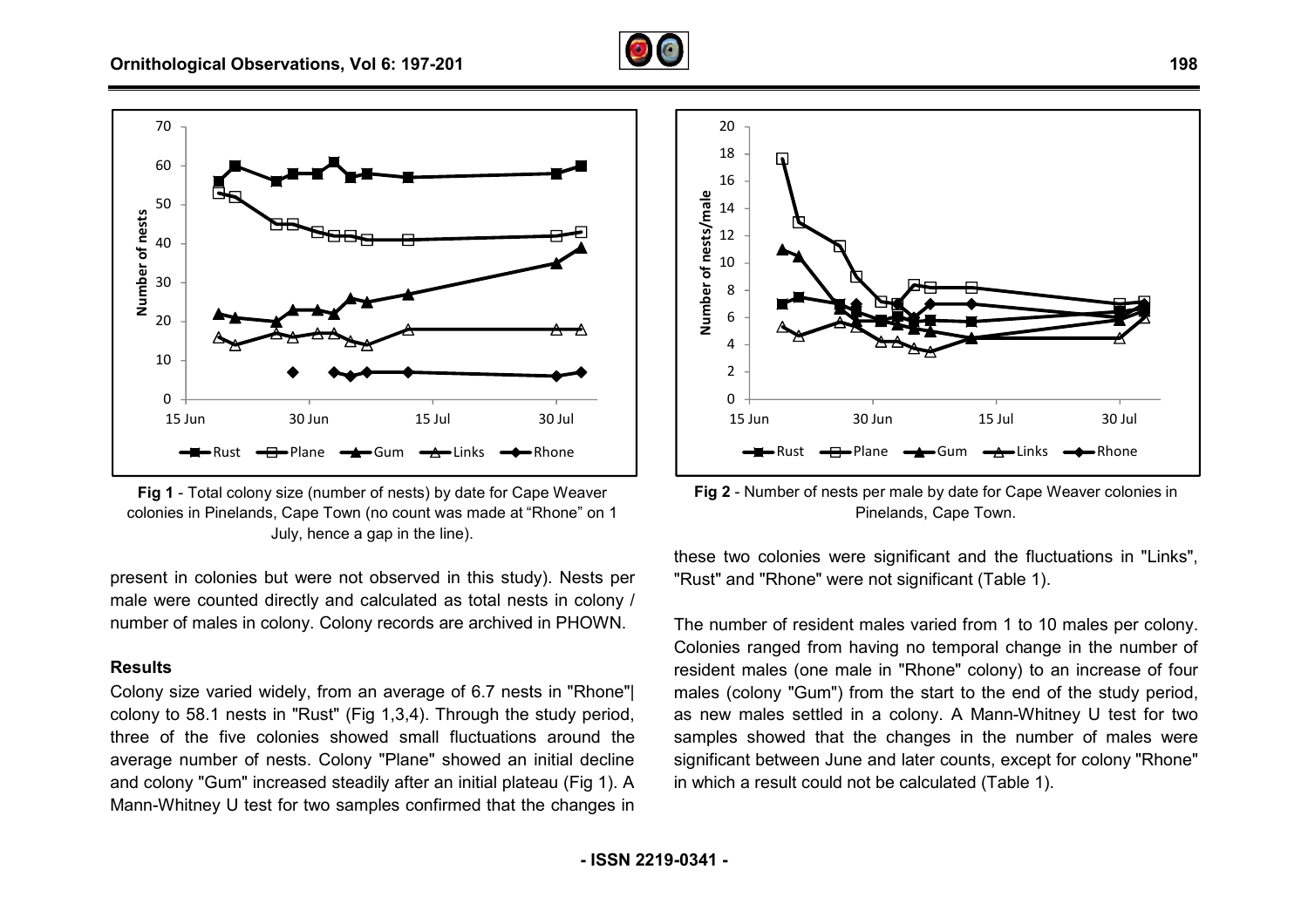

**Table 1.** Cape Weaver colonies studied in Pinelands, Cape Town, June−August 2013 (\* colonies that include sub-colonies), and testing for June-August 2013 (\* colonies that include sub-colonies), and testing for<br>changes in colony size between June and July onwards (Mann-Whitney U test for two samples).

| Colony:      | Links      | Gum      | Plane *    | Rust *    | Rhone    |
|--------------|------------|----------|------------|-----------|----------|
|              |            |          |            |           | Pine +   |
| Tree species | Gum        | Gum      | Plane      | Pine      | gum      |
| Max nests    | 18         | 39       | 43         | 61        | 7        |
| Max males    | 4          | 6        | 6          | 10        | 1        |
| Mean         |            |          |            |           |          |
| Nests/male   | 4.4        | 5.5      | 7.6        | 6         | 6.7      |
| Changes in   | No.        | Yes      | Yes        | <b>No</b> | No       |
| colony size  | $U = 7.5$  | $U=2$    | $U=28$     | $U=9$     | $U = 4$  |
|              | $p=0.25$   | $p=0.03$ | $p=0.01$   | $p=0.38$  | $p=0.75$ |
| Changes in   | <b>Yes</b> | Yes      | <b>Yes</b> | Yes       | n/a      |
| no. of males | $U=2$      | $U=1$    | $U = 1.5$  | $U=1$     | $U=3$    |
|              | $p=0.01$   | $p=0.02$ | $p=0.02$   | $p=0.01$  | n/a      |

During the observations, males each mostly visited 1-3 nests, and rarely up to 7 nests. This was lower than expected, so only calculated results (i.e. total nests/total males per colony) are used here. The number of nests per male was initially disproportionately large in two colonies, namely "Gum" and "Plane", due to many nests from the previous season still being present (Fig 2). By July the proportion of nests/male had stabilised in all colonies studied. Also, by this stage, very few year-old nests were thought to remain, based on the field sketches. Thus results from June were excluded. The overall average nests/male is 6.0 (SD = 1.2) for July and August, with the averages in different colonies ranging from  $4.4 + 0.8$  to  $7.6 + -$ 0.6 (n=7 observations per colony, Table 1). %, due to many nests<br>Fig 2). By July the<br>onies studied. Also,<br>tht to remain, based<br>were excluded. The<br>uly and August, with<br>4.4 +- 0.8 to 7.6 +-



**Fig 3** - Cape Weaver colony ("Rust"), from PHOWN 6849.

## **Discussion**

The range of colonies studied was large, from maximum nest counts varying from 7−61 nests (mean=32 nests) and 1−10 males per colony (Table 1). The overall range of colony sizes for this species is comparable with 1−348 nests (mean=19.9, n=1466, PHOWN database), showing that colony sizes in this species are normally small but can occasionally be very large. colony (Table 1). The overall range of colony sizes for this species is<br>comparable with  $1-348$  nests (mean=19.9, n=1466, PHOWN<br>database), showing that colony sizes in this species are normally<br>small but can occasionally

in different colonies ranging from  $4.4$  +- 0.8 to  $7.6$  +- 0.6. These results were obtained by calculation as males do not visit all their nests during an observation period – this was also found to be the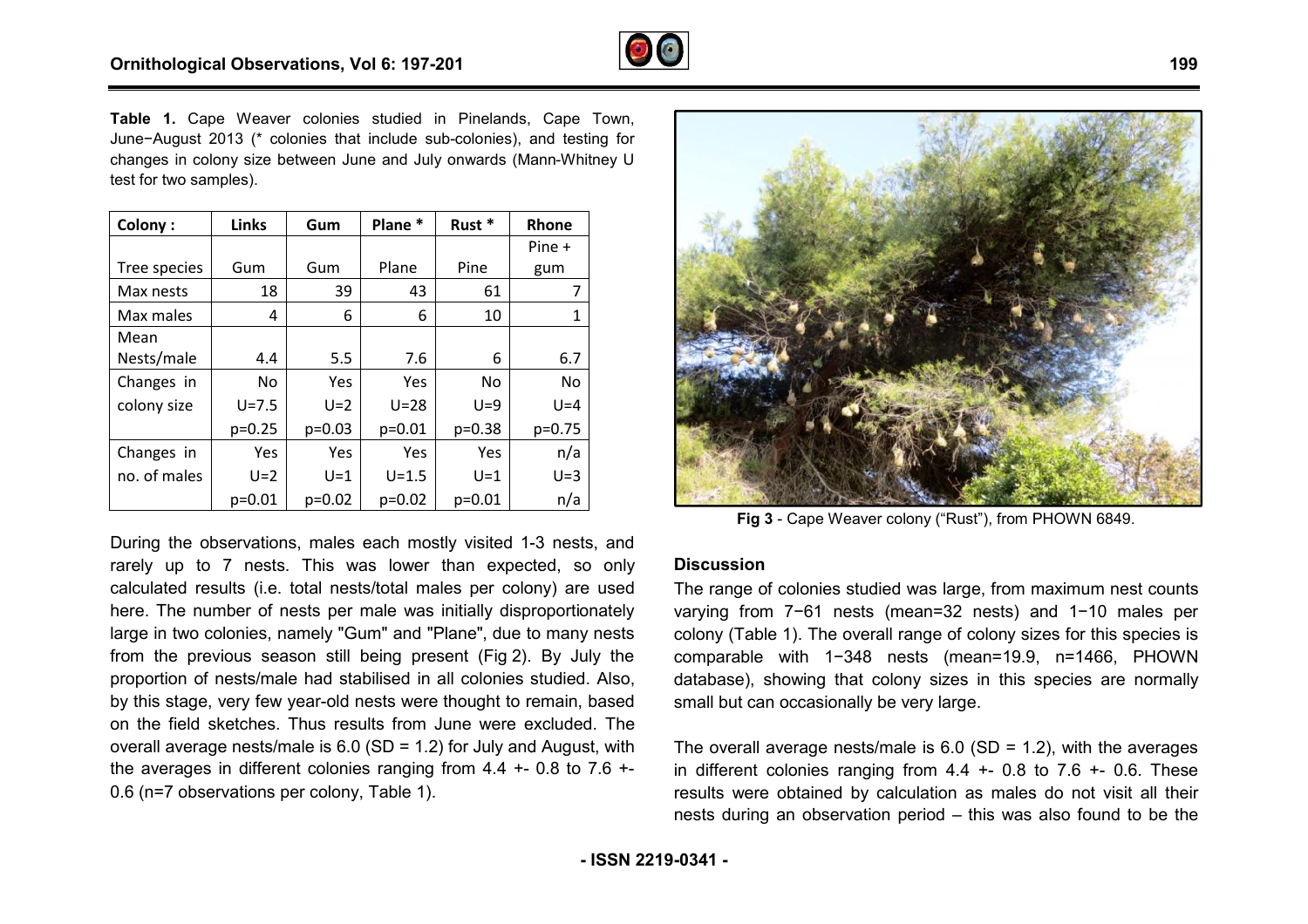



**Fig 4** - Cape Weaver male building in colony ("Rust"), from PHOWN 6849

case in Southern Masked Weavers *P. velatus* (Walsh et al. 2013). We are confident that all males were counted at each colony, based on the field sketches. Another possible way of checking nests belonging to individual males, is to track each nest, but this would mean checking nests on a nearly daily basis, as some nests are destroyed within two days (HDO, pers. obs.), and preferably marking nests which would cause disturbance at the colony.

No previous study has adequately estimated nests per male in weavers. Rowan (1953) noted a Cape Weaver colony with 6-7 males, and suggested that each male had 2−3 nests, but no total

number of nests was provided. Elliott (1973) provided limited data on the number of active nests per male for the entire breeding season, but not on nests present on one day per male. Our study suggests that the number of nests visited per male in one observation period is an under-estimate of the nests owned by a male.

Early in the breeding season, there may be old nests present and not all males have settled in colonies, meaning that colony sizes and nest ownership are best estimated a month after nest building begins.

By having more nests present in a territory, even if some of these nests are old or occupied by females, a male can display from more of his nests, thus appearing to be fitter (than a male with less nests) to any passing female. Defending too many nests, however, presumably has costs and territory size is limited in larger colonies (Collias *et al.* 1971). This study suggests that 4.4 to 7.6 nests with an average of  $6 + 1.2$  nests per male represents a trade-off between these costs of defending many nests and the benefits of having more nests to display from. er of active nests per male for the entire breeding season,<br>n nests present on one day per male. Our study suggests<br>umber of nests visited per male in one observation period is<br>estimate of the nests owned by a male.<br>ne bre

#### **- oo0oo -**

### **Acknowledgements**

Funding was received for PHOWN from Project for the Enhancement of Research Capacity (PERC, UCT). Les Underhill, Clive Elliott and an anonymous reviewer provided helpful comments on earlier drafts, and Marc Burman on the statistical tests.